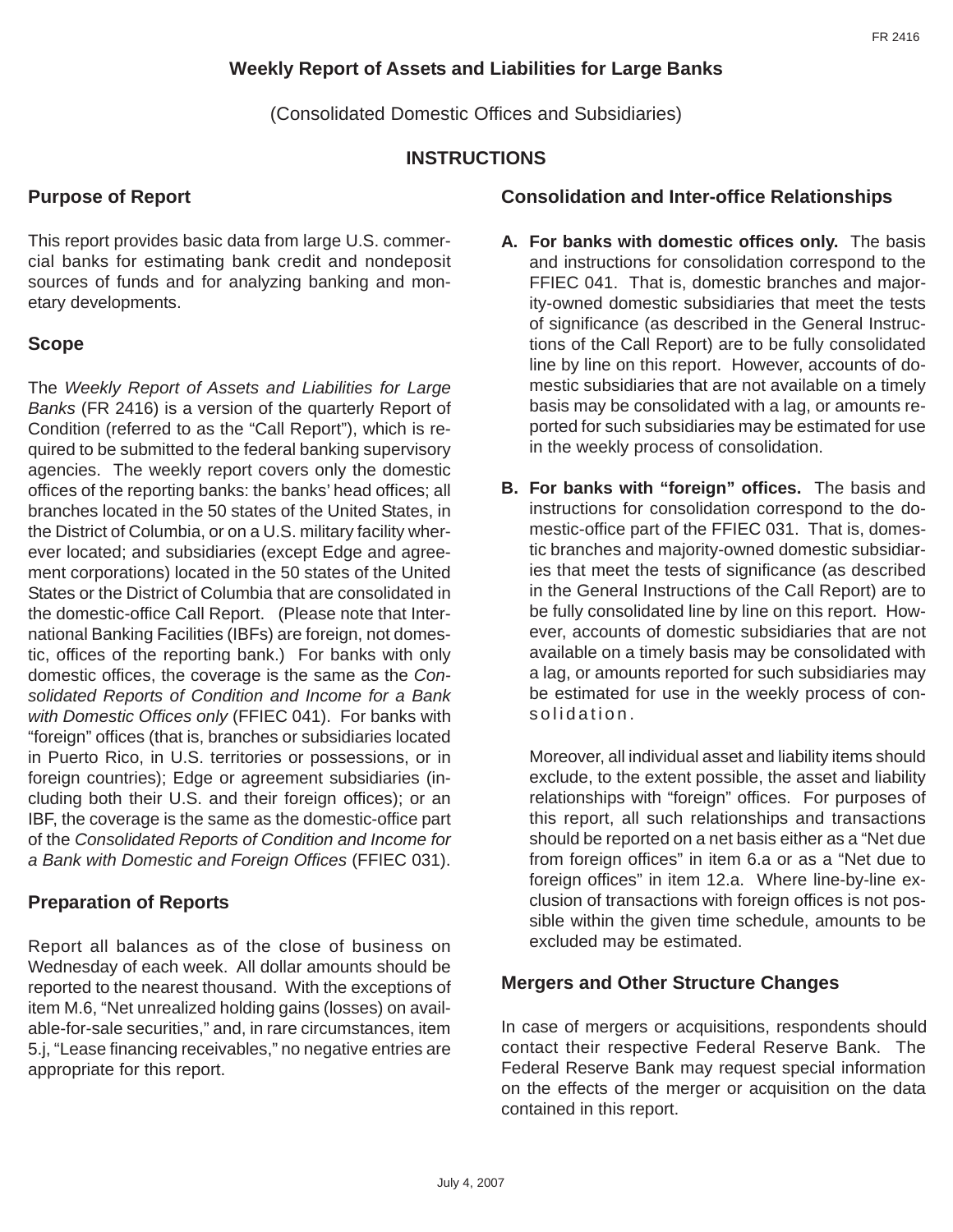## **Foreign (Non-U.S.) Currency-Denominated Transactions**

**Conversion to U.S. dollars.** Transactions denominated in non-U.S. currency must be valued in U.S. dollars *each reporting week* at either the exchange rate prevailing on the Tuesday immediately preceding (that is, the day before) the Wednesday report date or the exchange rate prevailing on the Wednesday report date.

Regardless of which of the above two options is elected, the exchange rates to be used for this conversion are either the 10:00 a.m. rates quoted for major currencies by the Federal Reserve Bank of New York, or the noon buying rates certified by the Federal Reserve Bank of New York for customs purposes, or some other consistent series of exchange rate quotations. (If deposits are issued in European Currency Units (ECU) or some other currency basket, consistent series of exchange rate quotations either for the basket unit or for the corresponding individual exchange rates may be used.)

Once respondents choose to value foreign currency transactions by using either the Tuesday method or the report day method, they must use that method consistently over time for all Federal Reserve reports. If at some future time thereafter respondents wish to change their valuation procedure from one of these two methods to the other, the change must be applied to all Federal Reserve reports and then used consistently thereafter. Respondents should notify their respective Federal Reserve Bank of any such change.

## **Definitions**

In general, definitions of items on the weekly report correspond to item definitions on the Call Report. Tables that indicate the item-by-item relationship between this report and the quarterly Reports of Condition (FFIEC 031 and 041) accompany these instructions. For banks that have only domestic offices, the stated Call Report item references are to the FFIEC 041. For banks with "foreign" offices, such references are to the domestic-office portion of the FFIEC 031.

For those items that correspond exactly to items on the Call Report, definitions are not repeated in these instructions. For such definitions, please refer to the instructions for preparation of the Call Report. For items that do not correspond exactly to Call Report items, or where additional instructions are needed, specific instructions are provided below.

#### **Supplementary Instructions**

**Item 4.a. Federal Funds sold and securities purchased under agreements to resell: with commercial banks in the U.S. (including U.S. branches and agencies of foreign banks).** For the definition of "Commercial banks in the U.S.," please refer to the Glossary section of the Call Report instructions.

**Item 5.b. Loans to, and acceptances of, commercial banks in the U.S. (including U.S. branches and agencies of foreign banks).** For the definition of "Commercial banks in the U.S.," please refer to the Glossary section of the Call Report instructions.

**Item 5.i. All other loans.** This item includes all loans and leases as reported on Schedule RC-C of the Call Report and not reported in items 5.a(1) through 5.h and 5.j of this report. Note that this item includes several items that are reported separately on the Call Report: loans to other (nonbank) depository institutions in the U.S., loans to banks in foreign countries, loans to foreign governments and official institutions, loans to finance agricultural production and other loans to farmers, and obligations (other than securities) of state and political subdivisions in the U.S. Consistent with the Call Report, this item includes loans to nonbank financial institutions.

All other loans also includes certain unplanned overdrafts. Overdrafts are either planned or unplanned. Unplanned overdrafts occur when a depository institution honors a check or draft drawn against a deposit account containing insufficient funds and there is no advance contractual agreement to honor the check or draft. Unplanned overdrafts should be reported in item 5.i, "All other loans," except if the overdrawn depositor is a commercial bank in the United States. Unplanned overdrafts in this account should be reported in item 5.b, "Loans to, and acceptances of, commercial banks".

Planned overdrafts occur when a contractual agreement has been made in advance to allow such credit extensions. Planned overdrafts should be classified as loans according to the nature of the overdrawn depositor. For example, a planned overdraft by a nonfinancial firm should be included in item 5.f.

**Item 5.k(2). Allowance for loan and lease losses.** For banks with foreign offices, IBFs, foreign branches or subsidiaries, or Edge or agreement subsidiaries, the allowance for possible loan and lease losses covers domestic offices only except to the extent that banks do not ac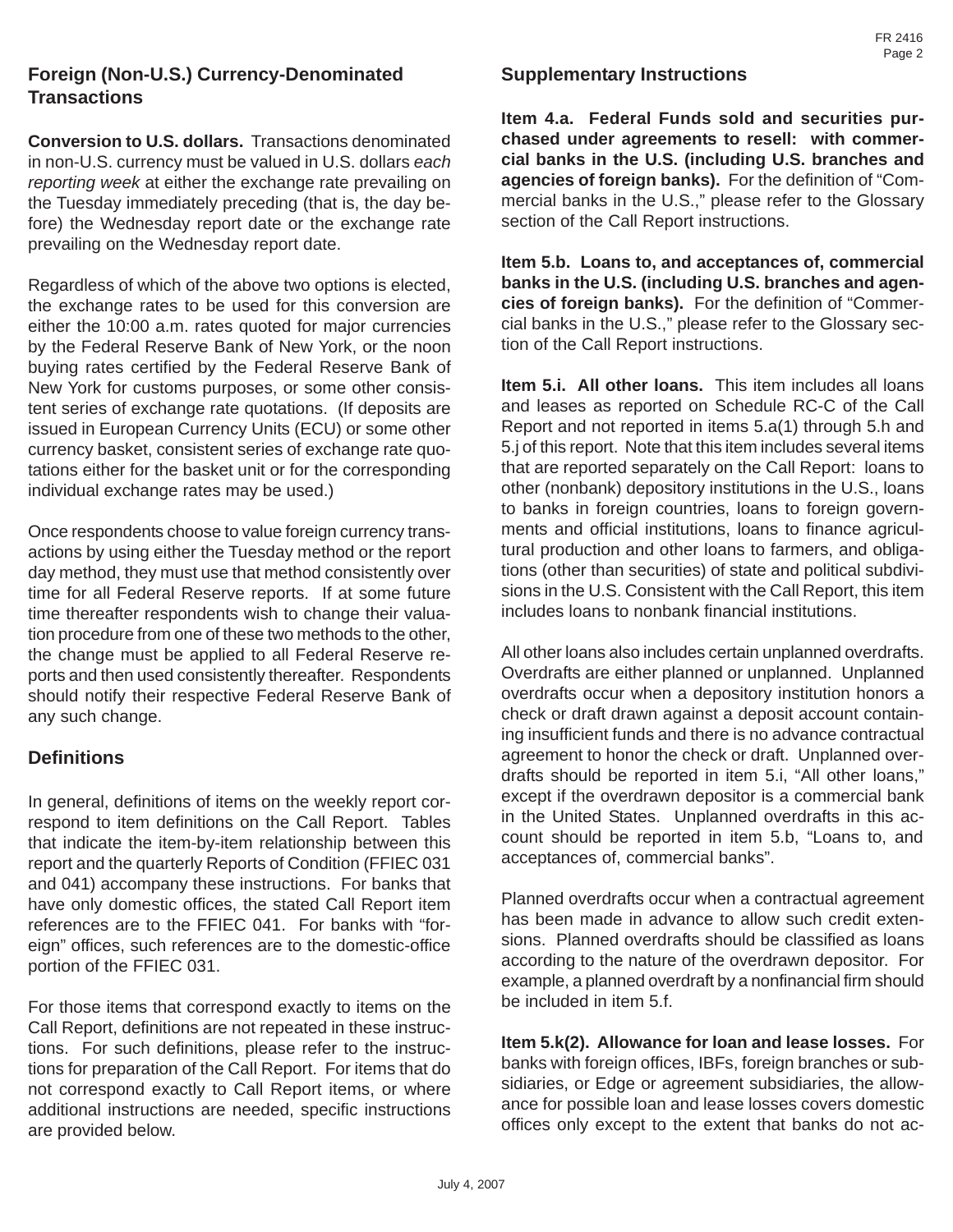count for loan and lease losses at foreign offices separately. The amount reported in this item should match item 4.c on Schedule RC (Balance Sheet) of the Call Report, net of any amounts in these categories booked at foreign offices.

**Item 5.l. Total loans and leases, net.** For banks with "foreign" offices, this item differs from the Call Report which nets an allowance for loan and lease losses from loans and leases for all foreign and domestic offices. This report covers only domestic office loans and leases net of an allowance for loan and lease losses at domestic offices.

**Item 6.a. Net due from own foreign offices, Edge and agreement subsidiaries, and IBFs.** This item is only reported by banks that file the FFIEC 031 report and corresponds to Call Report Schedule RC-H, item 6. Report a balance in 6.a or 12.a, but not both.

**Item 6.b. All other assets.** For banks with "foreign" offices, this item differs from the Call Report, which includes consolidated assets for all foreign and domestic offices. This report covers only assets in domestic offices.

All other assets consist of premises and fixed assets, other real estate owned, investments in unconsolidated subsidiaries and associated companies, intangible assets, and other assets.

**Item 10. Borrowings.** This item consists of demand notes issued to the U.S. Treasury, federal funds purchased and securities sold under agreements to repurchase, and other borrowed money. Borrowings to be included in item 10 of the FR 2416 are equivalent to Call Report items (see attached tables).

For item 10.a, see the Glossary section of the Call Report instructions for the definition of "Commercial banks in the U.S."

For item 10.b, include borrowings from all other entities, including a Federal Reserve Bank or Federal Home Loan Bank.

**Item 12.a. Net due to own foreign offices, Edge and agreement subsidiaries, and IBFs.** This item is only reported by banks that file the FFIEC 031 report and corresponds to Call Report Schedule RC-H, item 7. Report a balance in 6.a or 12.a, but not both.

**Item 12.b. All other liabilities.** For banks with "foreign" offices, this item differs from the Call Report, which includes liabilities for all foreign and domestic offices. This report covers only liabilities in domestic offices.

All other liabilities consist of subordinated notes and debentures and other liabilities.

**Item 14. Residual.** This item is the difference between item 7, "Total assets," and item 13, "Total liabilities." This item does not appear as such on the Call Report. For banks with domestic offices only, this item approximates the total of the equity capital accounts but is stated as a residual since banks may not necessarily have their capital accounts available on a weekly basis. For banks with foreign offices, the Call Report (FFIEC 031) does not define equity capital accounts for the domestic offices.

**Item M.1. Derivatives with a positive fair value held for trading purposes (included in item 2.b above).** The frequency with which revaluation gains are restated (marked to market) may differ across reporting banks. Those that revalue weekly should report the appropriate amount each week in item M.1. Those that revalue less frequently should report the most recent value of "derivatives with a positive fair value held for trading purposes" until a new value becomes available.

**Item M.5. Derivatives with a negative fair value held for trading purposes (included in item 11 above).** The frequency with which revaluation losses are restated (marked to market) may differ across reporting banks. Those that revalue weekly should report the appropriate amount each week in item M.5. Those that revalue less frequently should report the most recent value of "derivatives with a negative fair value held for trading purposes" until a new value becomes available.

**Item M.6. Net unrealized holding gains (losses) on available-for-sale securities.** This item is comparable to item 2 on Schedule RC-R of the Call Report, "Net unrealized holding gains (losses) on available-for-sale securities." However, for banks with foreign offices, the FR 2416 item applies to securities held in domestic offices only.

The frequency with which the portfolio of available-forsale securities is revalued (marked to market) may differ across reporting banks. Those that revalue weekly should report the appropriate amount each week in item M.6. Those that revalue less frequently should report the most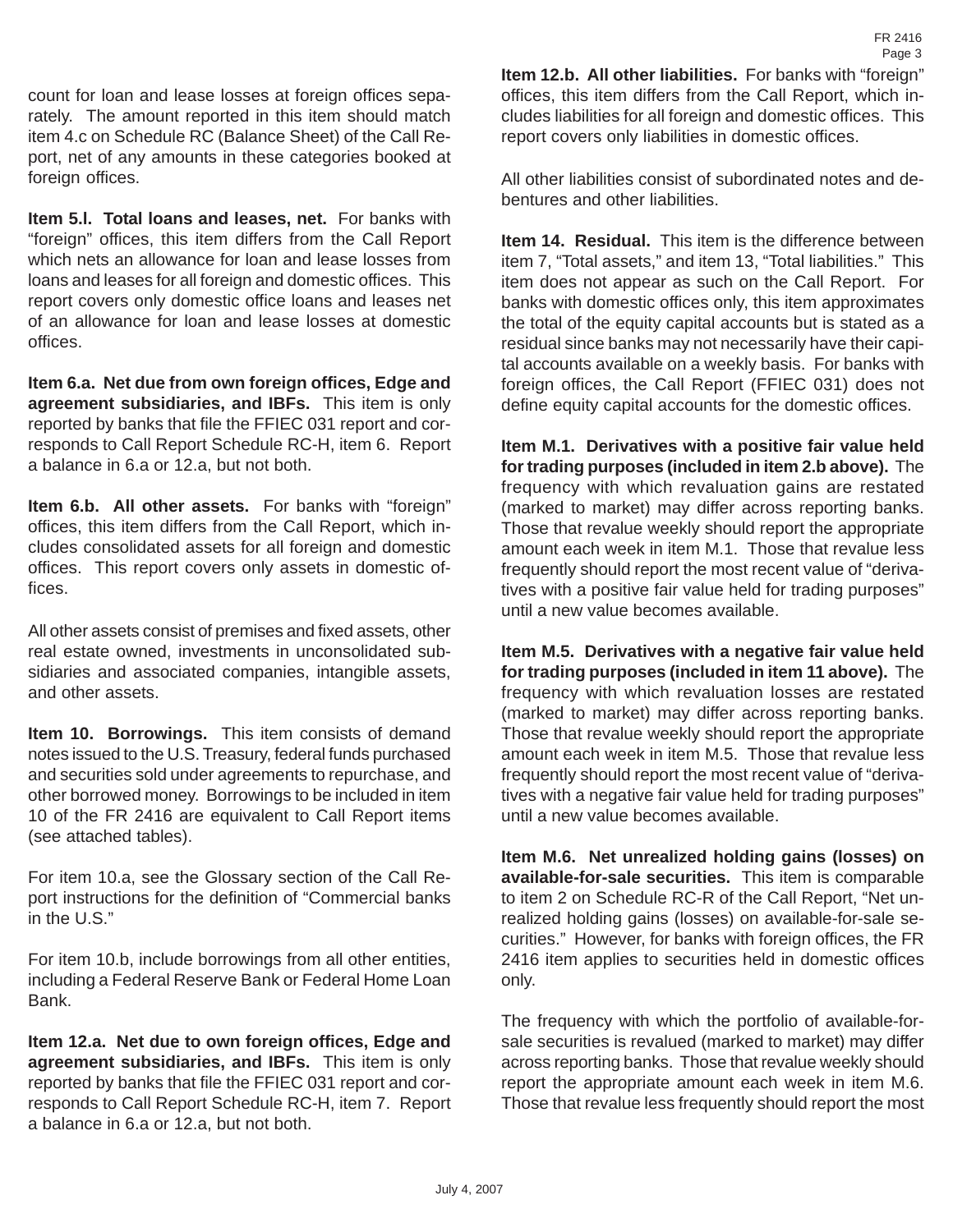recently available value of "net unrealized holding gains (losses) on available-for-sale securities" as described above, until a new value becomes available.

**Item M.7.a. Credit cards and related plans.** This item is comparable to item 1, Col. C, "Credit Card Receivables," and part of item 1, Col. E, "Other Consumer Loans," which includes other revolving credit plans on Schedule RC-S of the Call Report.

**Item M.7.b. Other.** This item is comparable to item 1, Col. D, "Auto Loans," and part of item 1, Col. E, "Other Consumer Loans," which includes single payment, installment, and all student loans on Schedule RC-S of the Call Report.

**Item M.8. Real estate loans (corresponds to credit type covered by item 5.a above).** Outstanding principle balance of assets sold and securitized with servicing retained or with recourse or other seller provided en-

hancements. The conduits into which the loans are sold finance the purchase of the loans by issuing securities, often referred to as collateralized bond obligations, collateralized debt obligations, or collateralized mortgage obligations. The amounts reported should include all loans that have been sold and securitized and that are still outstanding. Because they have been reported as sold, these securitized real estate loans are no longer included as assets on the balance sheet of the reporting bank and thus are not reported in item 5.a above. This item is comparable to the Call Report Schedule RC-S, item 1, Col. A, "1-4 Family Residential Loans," plus item 1, Col. B, "Home Equity Lines," plus part of item 1, Col. G, "All Other Loans, All Leases, and All Other Assets," which includes commercial real estate loans.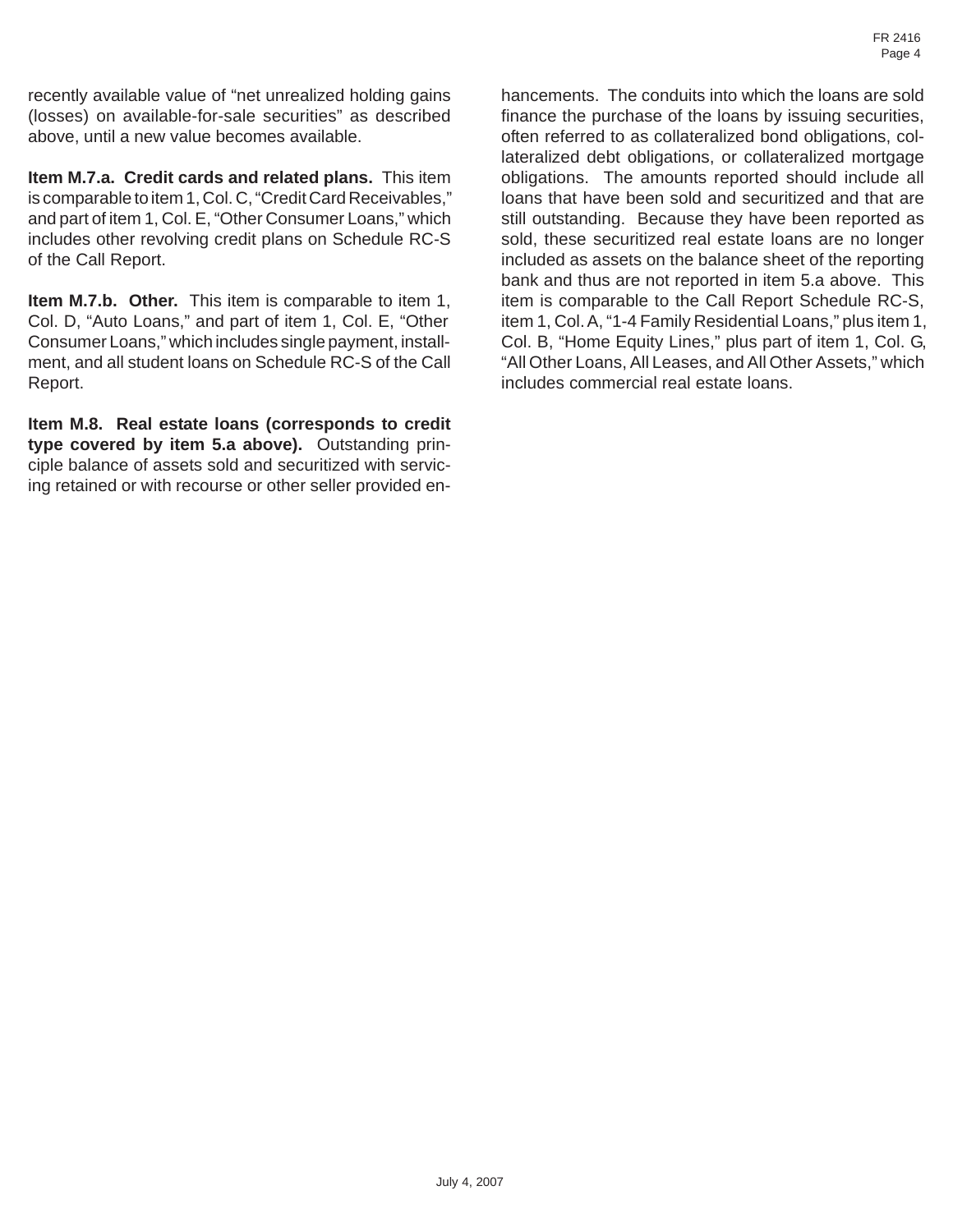| FR 2416                  | FFIEC 031 (For banks with both domestic and foreign offices)                                                                                                           |  |  |
|--------------------------|------------------------------------------------------------------------------------------------------------------------------------------------------------------------|--|--|
| <b>ASSETS</b>            |                                                                                                                                                                        |  |  |
| Item 1                   | RC-A, Column B, Item 5                                                                                                                                                 |  |  |
| Item 2.a                 | RC-D, Column B, Items $1 + 2 + 4.a + 4.b$                                                                                                                              |  |  |
| Item 2.b                 | RC-D, Column B, Items $3 + 4.c + 5 + 6.a(1) + 6.a(2) + 6.a(3)(a) + 6.a(3)(b)(1) + 6.a(3)(b)(2) +$<br>$6.a(4) + 6.a(5) + 6.b + 6.c(1) + 6.c(2) + 6.c(3) + 6.d + 9 + 11$ |  |  |
| Item 3.a                 | RC-B, Domestic office part of Columns A + D, Items $1 + 2.a + 2.b + 4.a(1) + 4.a(2) + 4.b(1)$                                                                          |  |  |
| Item $3.b(1)$            | RC-B, Domestic office part of Columns $A + D$ , Item 3                                                                                                                 |  |  |
| Item $3.b(2)$            | RC-B, Domestic office part of Columns A + D, Items $4.a(3) + 4.b(2) + 4.b(3) + 5 + 6.a + 6.b +$<br>Column D, Item 7                                                    |  |  |
| Items $4.a1 + 4.b + 4.c$ | RC,<br>Item $3.a +$<br>RC-H,<br>Item 3                                                                                                                                 |  |  |
| Item $5.a(1)$            | RC-C, Part I, Column B, Item 1.c(1)                                                                                                                                    |  |  |
| Item $5.a(2)$            | RC-C, Part I, Column B, Items $1.a(1) + 1.a(2) + 1.b + 1.d + 1.e(1) + 1.e(2)$                                                                                          |  |  |
| Item $5.a(3)$            | RC-C, Part I, Column B, Items $1.c(2)(a) + 1.c(2)(b)$                                                                                                                  |  |  |
| Item 5.b <sup>1</sup>    | RC-C, Part I, Column B, Item 2.a                                                                                                                                       |  |  |
| Item 5.c                 | RC-C, Part I, Column B, Item 9.a                                                                                                                                       |  |  |
| Item 5.d                 | Not applicable                                                                                                                                                         |  |  |
| Item 5.e                 | Not applicable                                                                                                                                                         |  |  |
| Item 5.f                 | RC-C, Part I, Column B, Items 4.a + 4.b                                                                                                                                |  |  |
| Item $5.9(1)$            | RC-C, Part I, Column B, Items $6.a + 6.b$                                                                                                                              |  |  |
| Item $5.g(2)$            | RC-C, Part I, Column B, Item 6.c                                                                                                                                       |  |  |
| Item 5.h                 | Not applicable                                                                                                                                                         |  |  |
| Item $5.i1$              | RC-C, Part I, Column B, Items $2.b + 2.c + 3 + 7 + 8 + 9.b$                                                                                                            |  |  |
| Item 5.j                 | RC-C, Part I, Column B, Item 10                                                                                                                                        |  |  |
| Item $5.k(1)$            | RC-C, Part I, Column B, Item 11                                                                                                                                        |  |  |
| Item $5.k(2)^1$          | RC,<br>Domestic office part of Item 4.c                                                                                                                                |  |  |
| Item 5.I <sup>1</sup>    | Part 1, Column B, Item 12 minus<br>RC-C,<br>RC,<br>Domestic office part of Item 4.c                                                                                    |  |  |
| Item $6.a1$              | RC-H, Item $62$                                                                                                                                                        |  |  |
| Item $6.b1$              | RC,<br>Domestic office part of Items $6 + 7 + 8 + 10.a + 10.b + 11$                                                                                                    |  |  |
| Item 7                   | RC-H, Items $6^2 + 8$                                                                                                                                                  |  |  |

1. See Supplementary Instructions.<br>2. On Schedule RC-H, an amount is 2. On Schedule RC-H, an amount is reported in either Item 6 or Item 7, but not both.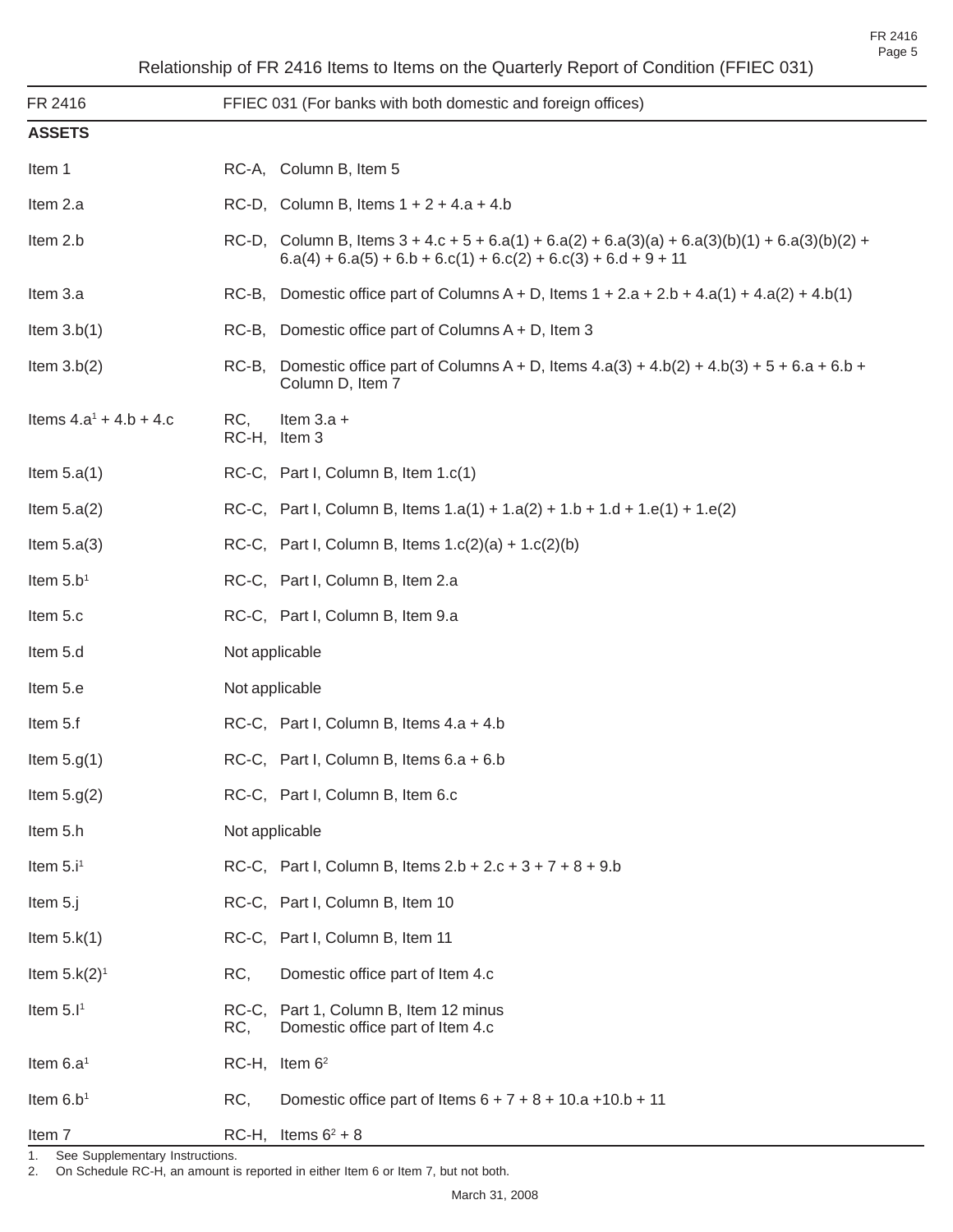| FR 2416                 | FFIEC 031 (For banks with both domestic and foreign offices) |                                                                                                      |  |
|-------------------------|--------------------------------------------------------------|------------------------------------------------------------------------------------------------------|--|
| <b>LIABILITIES</b>      |                                                              |                                                                                                      |  |
| Item 8                  |                                                              | RC-E, Part I, Column A, Item 7                                                                       |  |
| Item 9                  |                                                              | RC-E, Part I, Column C, Item 7                                                                       |  |
| Item $10.a1$            | RC,<br>RC-H,                                                 | Part of Item 14.a from commercial banks +<br>Part of Items 4 + 5 from commercial banks               |  |
| Item $10.b1$            | RC,                                                          | Part of Item 14.a from noncommercial banks +<br>RC-H, Part of Items $4 + 5$ from noncommercial banks |  |
| Item 11                 |                                                              | RC-D, Column B, Item 15                                                                              |  |
| Item $12.a1$            |                                                              | RC-H, Item 7 <sup>2</sup>                                                                            |  |
| Item $12.b1$            | RC,                                                          | Domestic office part of Items $19 + 20$                                                              |  |
| Item 13                 |                                                              | RC-H, Items $7^2 + 9$                                                                                |  |
| Item 14 <sup>1</sup>    |                                                              | RC-H, (Items $6^2 + 8$ ) minus (Items $7^2 + 9$ )                                                    |  |
| <b>MEMORANDA</b>        |                                                              |                                                                                                      |  |
| Item M.1 <sup>1</sup>   |                                                              | RC-D, Column B, Item 11                                                                              |  |
| Item M.2                |                                                              | RC-B, Domestic office part of Columns $A + D$ , Items $1 + 2.a + 2.b$                                |  |
| Item M.3.a              | RC-B,                                                        | Domestic office part of Columns $A + D$ , Items $4.a(1) + 4.a(2) + 4.a(3)$                           |  |
| Item M.3.b              |                                                              | RC-B, Domestic office part of Columns $A + D$ , Items $4.b(1) + 4.b(2) + 4.b(3)$                     |  |
| Item M.4                |                                                              | RC-E, Part I, Memo Item 2.c                                                                          |  |
| Item M.5 <sup>1</sup>   |                                                              | RC-D, Column B, Item 14                                                                              |  |
| Item M.61               |                                                              | RC-R, Domestic office part of Item 2                                                                 |  |
| Item M.7.a <sup>1</sup> |                                                              | RC-S, Domestic office part of Column C + Part of Column E, Item 1                                    |  |
| Item M.7.b <sup>1</sup> | RC-S.                                                        | Domestic office part of Column D + Part of Column E, Item 1                                          |  |
| Item M.8 <sup>1</sup>   |                                                              | RC-S, Domestic office part of Columns A + B + Part of Column G, Item 1                               |  |

1. See Supplementary Instructions.

2. On Schedule RC-H, an amount is reported in either Item 6 or Item 7, but not both.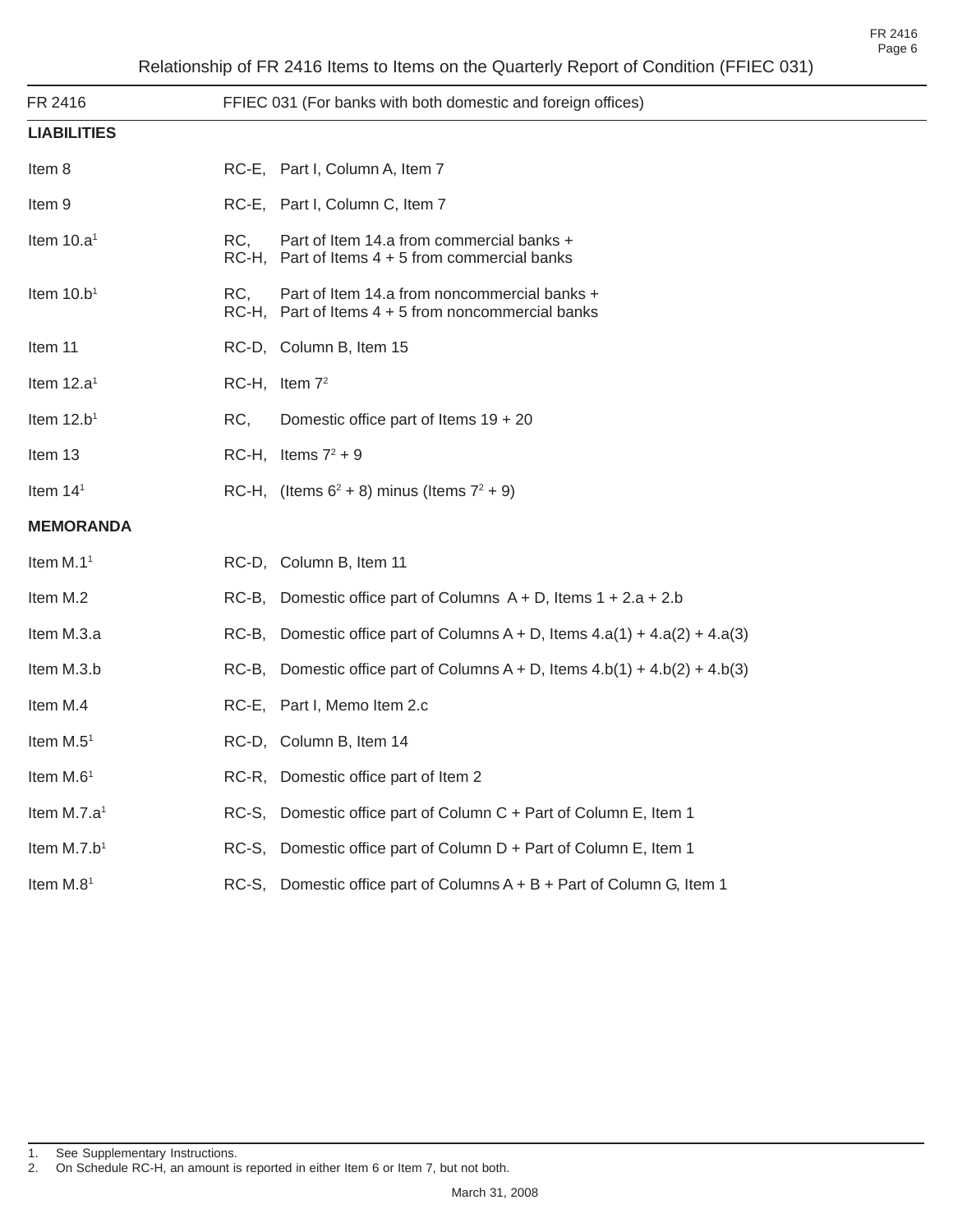| FR 2416                  |                | FFIEC 041 (For banks with only domestic offices)                                                                                                             |  |
|--------------------------|----------------|--------------------------------------------------------------------------------------------------------------------------------------------------------------|--|
| <b>ASSETS</b>            |                |                                                                                                                                                              |  |
| Item 1                   | RC-A, Item 5   |                                                                                                                                                              |  |
| Item 2.a                 |                | RC-D, Items $1 + 2 + 4.a + 4.b$                                                                                                                              |  |
| Item 2.b                 |                | RC-D, Items $3 + 4.c + 5 + 6.a(1) + 6.a(2) + 6.a(3)(a) + 6.a(3)(b)(1) + 6.a(3)(b)(2) + 6.a(4) +$<br>$6.a(5) + 6.b + 6.c(1) + 6.c(2) + 6.c(3) + 6.d + 9 + 11$ |  |
| Item 3.a                 |                | RC-B, Columns A + D, Items $1 + 2.a + 2.b + 4.a(1) + 4.a(2) + 4.b(1)$                                                                                        |  |
| Item $3.b(1)$            |                | $RC-B$ , Columns $A + D$ , Item 3                                                                                                                            |  |
| Item $3.b(2)$            |                | RC-B, Columns A + D, Items $4.a(3) + 4.b(2) + 4.b(3) + 5 + 6.a + 6.b + Column D$ , Item 7                                                                    |  |
| Items $4.a1 + 4.b + 4.c$ | RC,            | Items $3.a + 3.b$                                                                                                                                            |  |
| Item $5.a(1)$            |                | RC-C, Part I, Column B, Item 1.c(1)                                                                                                                          |  |
| Item $5.a(2)$            |                | RC-C, Part I, Column B, Items $1.a(1) + 1.a(2) + 1.b + 1.d + 1.e(1) + 1.e(2)$                                                                                |  |
| Item $5.a(3)$            |                | RC-C, Part I, Column B, Items $1.c(2)(a) + 1.c(2)(b)$                                                                                                        |  |
| Item $5.b1$              |                | RC-C, Part I, Column A, Items $2.a(1) + 2.a(2)$                                                                                                              |  |
| Item 5.c                 |                | RC-C, Part I, Column A, Item 9.a                                                                                                                             |  |
| Item 5.d                 | Not applicable |                                                                                                                                                              |  |
| Item 5.e                 | Not applicable |                                                                                                                                                              |  |
| Item 5.f                 |                | RC-C, Part I, Column B, Item 4                                                                                                                               |  |
| Item $5.9(1)$            |                | RC-C, Part I, Column B, Items $6.a + 6.b$                                                                                                                    |  |
| Item $5.g(2)$            |                | RC-C, Part I, Column B, Item 6.c                                                                                                                             |  |
| Item 5.h                 | Not applicable |                                                                                                                                                              |  |
| Item 5.i <sup>1</sup>    |                | RC-C, Part I, Column A, Items $2.b + 2.c(1) + 2.c(2) + 9.b + Column B$ , Items $3 + 7 + 8$                                                                   |  |
| Item 5.j                 |                | RC-C, Part I, Column B, Item 10                                                                                                                              |  |
| Item $5.k(1)$            |                | RC-C, Part I, Column B, Item 11                                                                                                                              |  |
| Item $5.k(2)^1$          | RC,            | Item 4.c                                                                                                                                                     |  |
| Item 5.I <sup>1</sup>    | RC,            | Items $4.a + 4.d$                                                                                                                                            |  |
| Item 6.a <sup>1</sup>    | Not applicable |                                                                                                                                                              |  |
| Item 6.b <sup>1</sup>    | RC,            | Items $6 + 7 + 8 + 10.a + 10.b + 11$                                                                                                                         |  |
| Item 7                   | RC,            | Item 12                                                                                                                                                      |  |